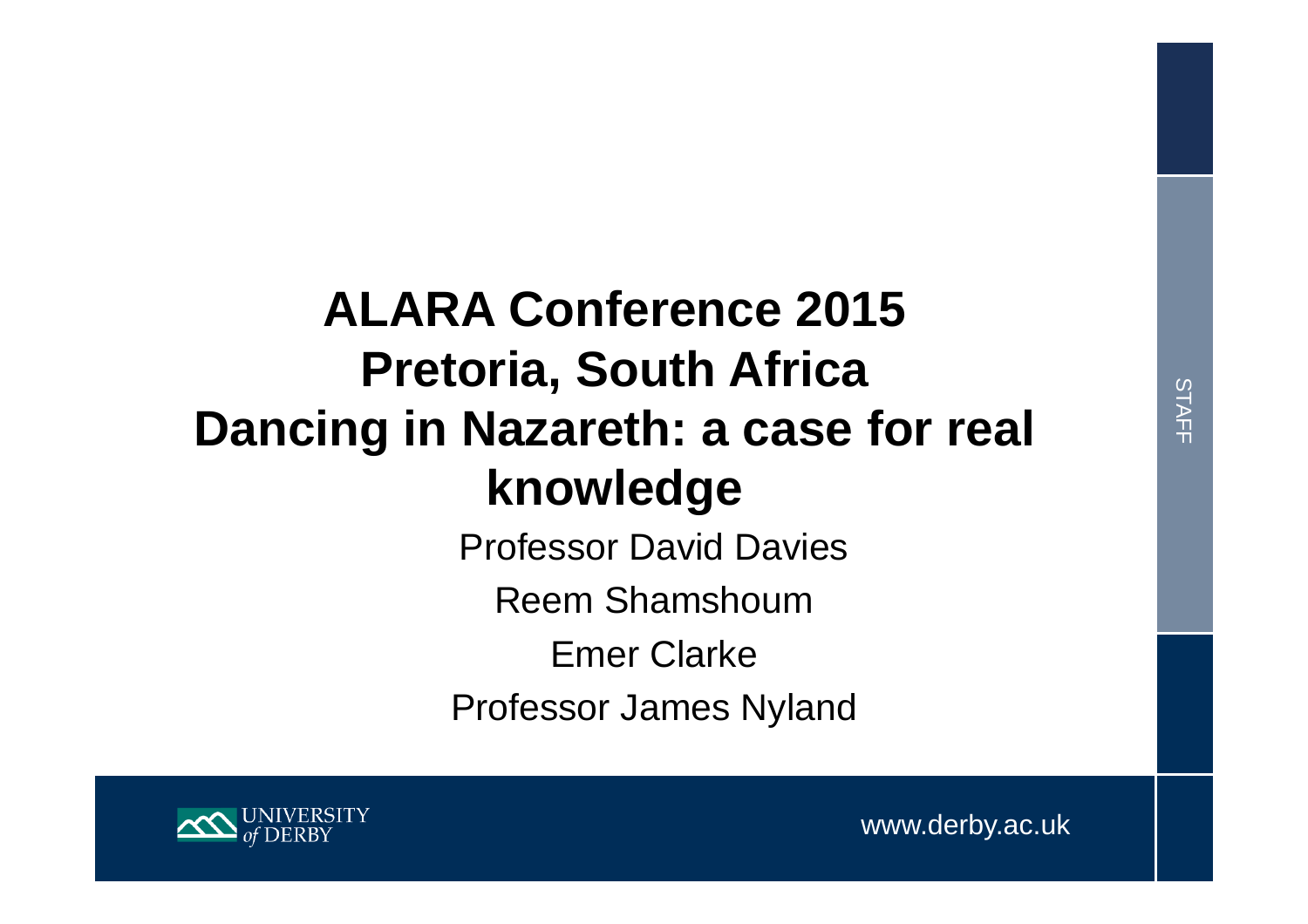# **Some key issues for learning and research**

- To ask and answer 'sociological' questions
- • To go beyond surface level understandings of ordinary life
- To understand our social lives in a new way
- To gather factual, not speculative evidence before coming to conclusions
- To ask developmental questions about change and social processes

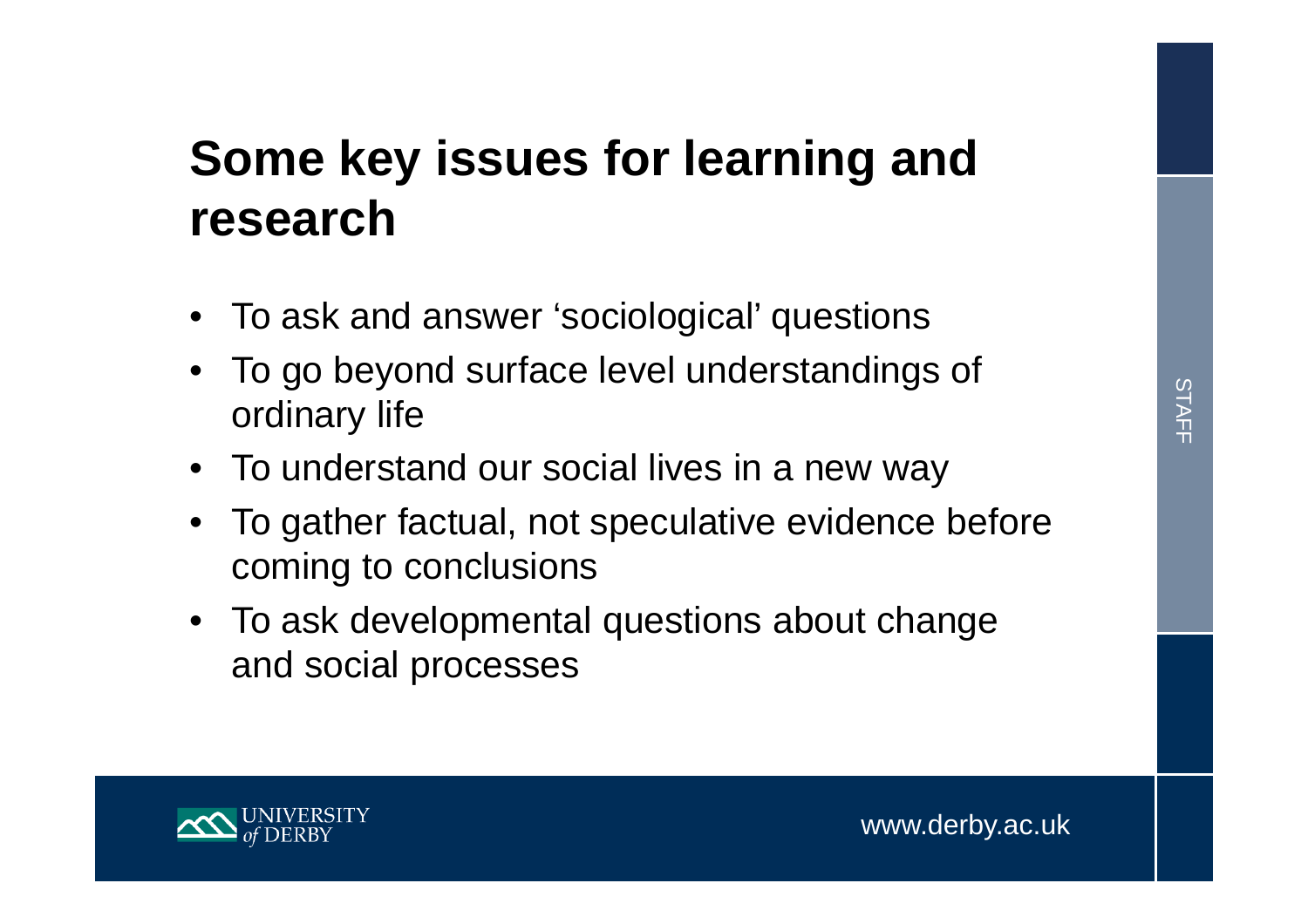### **Some key issues and themes**

- Social dislocation and economic disruption is rife
- •Poverty is still with us locally and globally
- Youth is often marginalised and alienated
- • A digitalised world represents a danger as well as an opportunity
- Communities have been dispossessed
- •Self-identity and personal viability is crucial

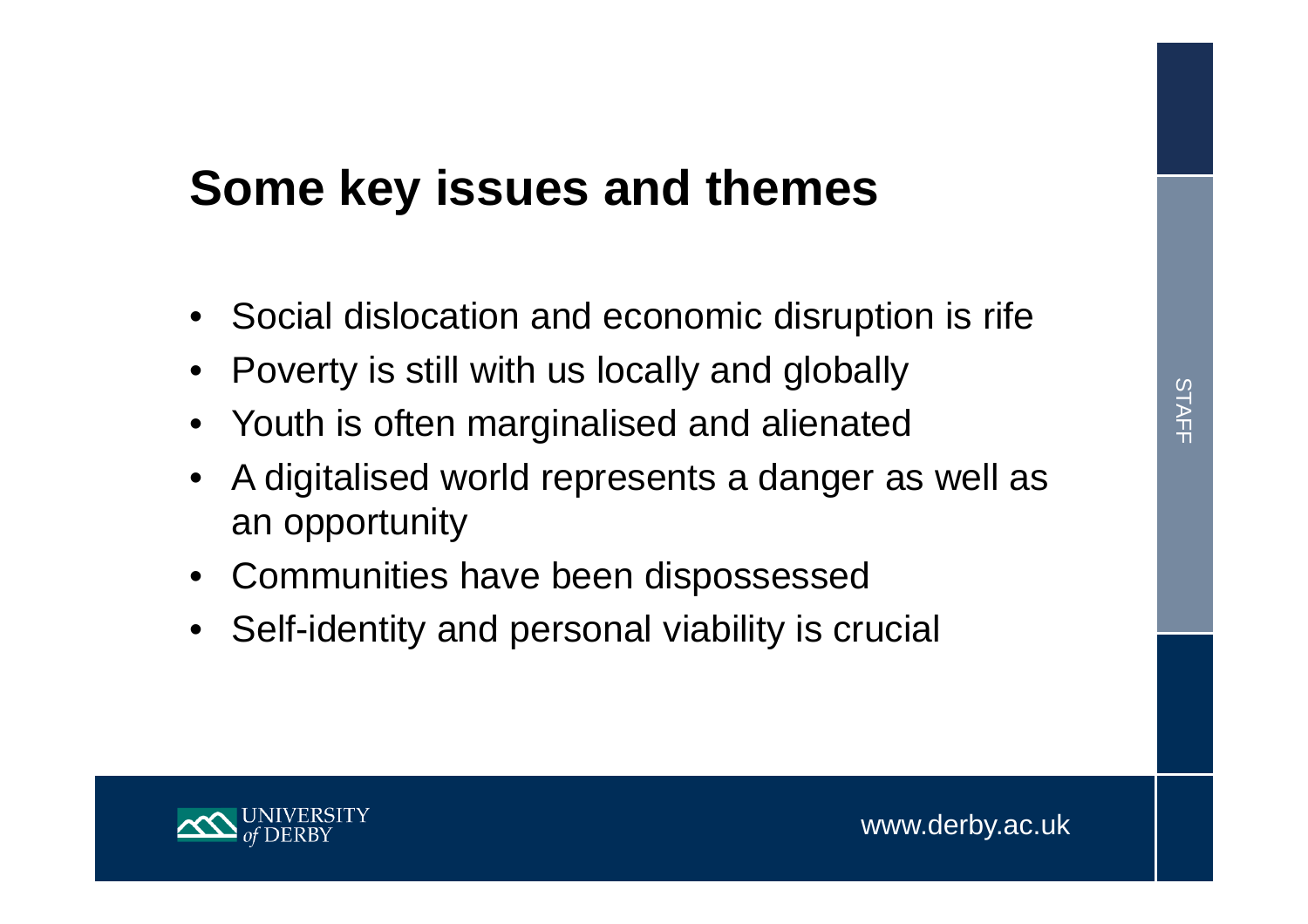## **Dancing in Nazareth: a case study by Reem Shamshoum**

- •Action research at Mawwal Centre of the Arts, Nazareth
- • 4 research questions:
	- how can dance transform the lives of young people?
	- what is it like to be a dancer if your culture demands a different identity?
	- how to resolve the conflict between personal desire and social conformism?
	- how do biographical experiences impact with gender, class, ethnicity and identity?

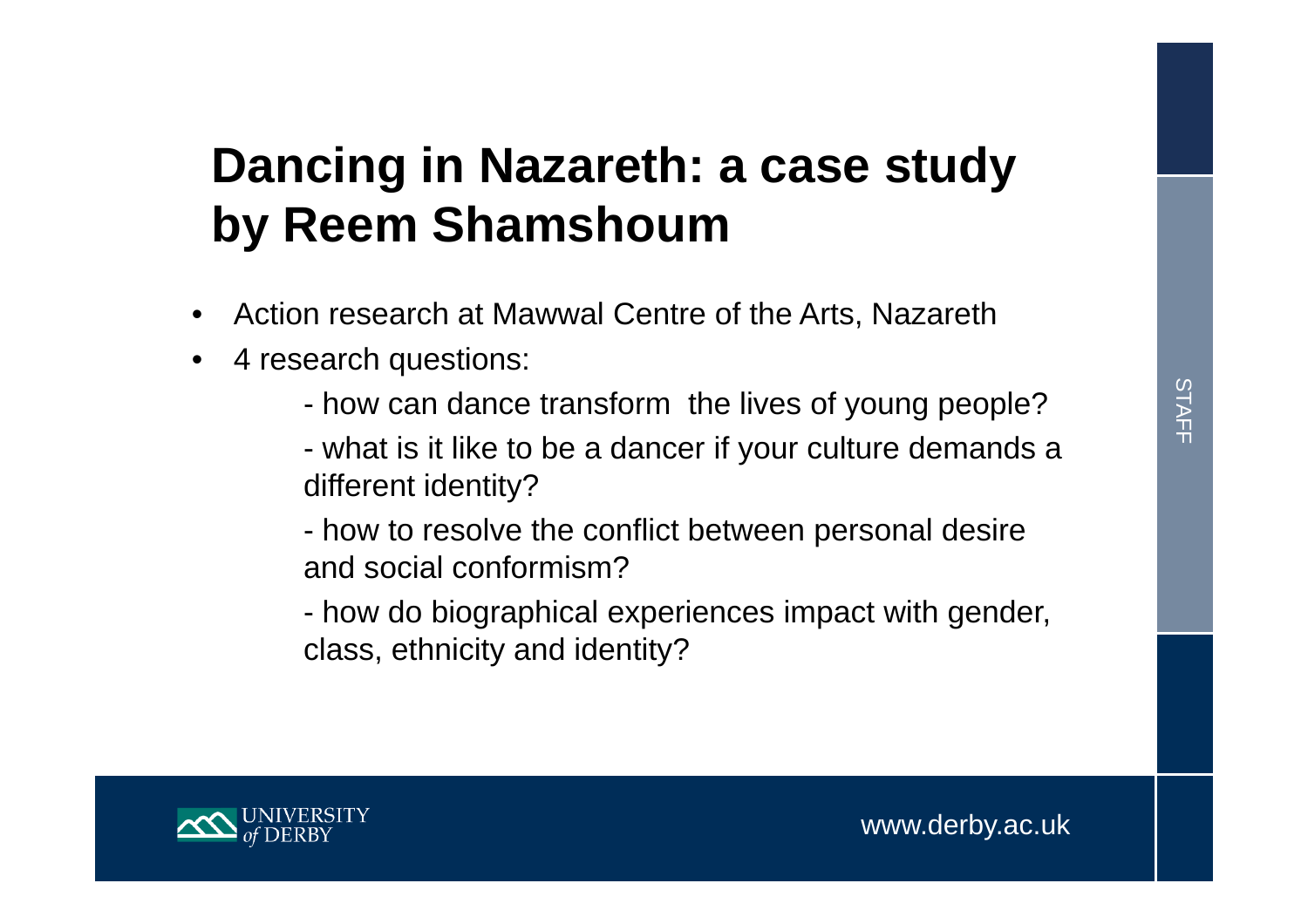# **What happened in the Nazareth project?**

- • Contact with the 'other' to overcome social segregation and isolation
- •Reciprocity and inclusion to contest lost unity
- $\bullet$  Seeking the connections between Greek Orthodox, Greek Catholics, Roman Catholics, Maronites, Copts, Anglicans, Baptists and Muslims-all of whom inhabit Nazareth
- $\bullet$  Identity through the expressive arts of dance and drama
- $\bullet$ Finding a voice

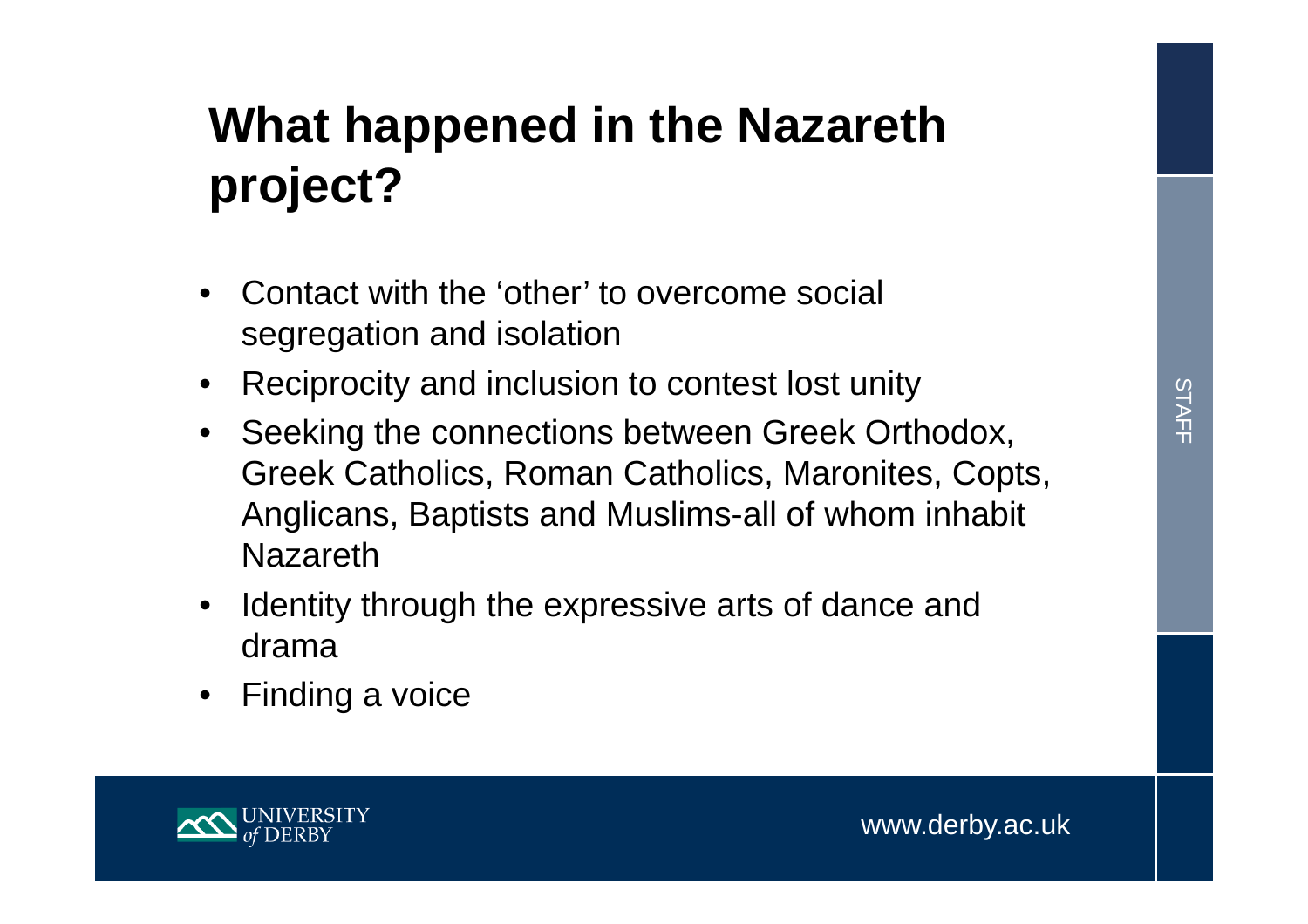# **The process of research and learning to change at Mawwal, Nazareth**

- Working with different groups and individuals
- •Integration between different 'others'
- Socialisation and re-defining the self
- Combatting prejudice and stereotyping
- Creating belonging and group identity
- Creating a Mawwal identity around harmony and discipline
- Transformations: personal; collective; communal; social; generational and familial.

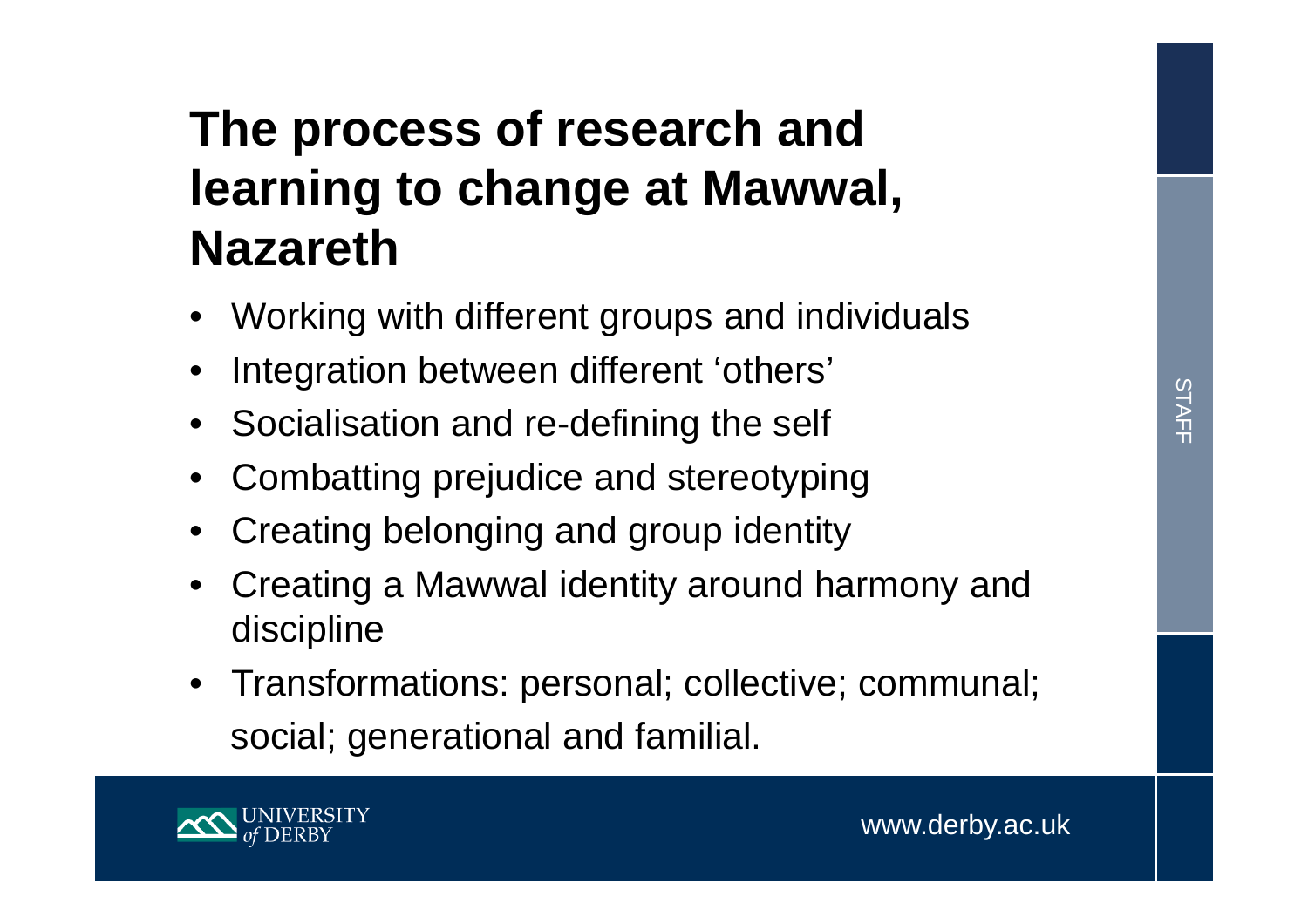#### **Lessons learned**

- $\bullet$  Learning can be creative through dance/dramaperformance and is liberating
- $\bullet$  Individual and group experiences can shape biographies
- Alternative identities are available through personal viability
- Thinking, feeling and personal creativity through participation is important
- Understanding of who we are and might yet be is possible

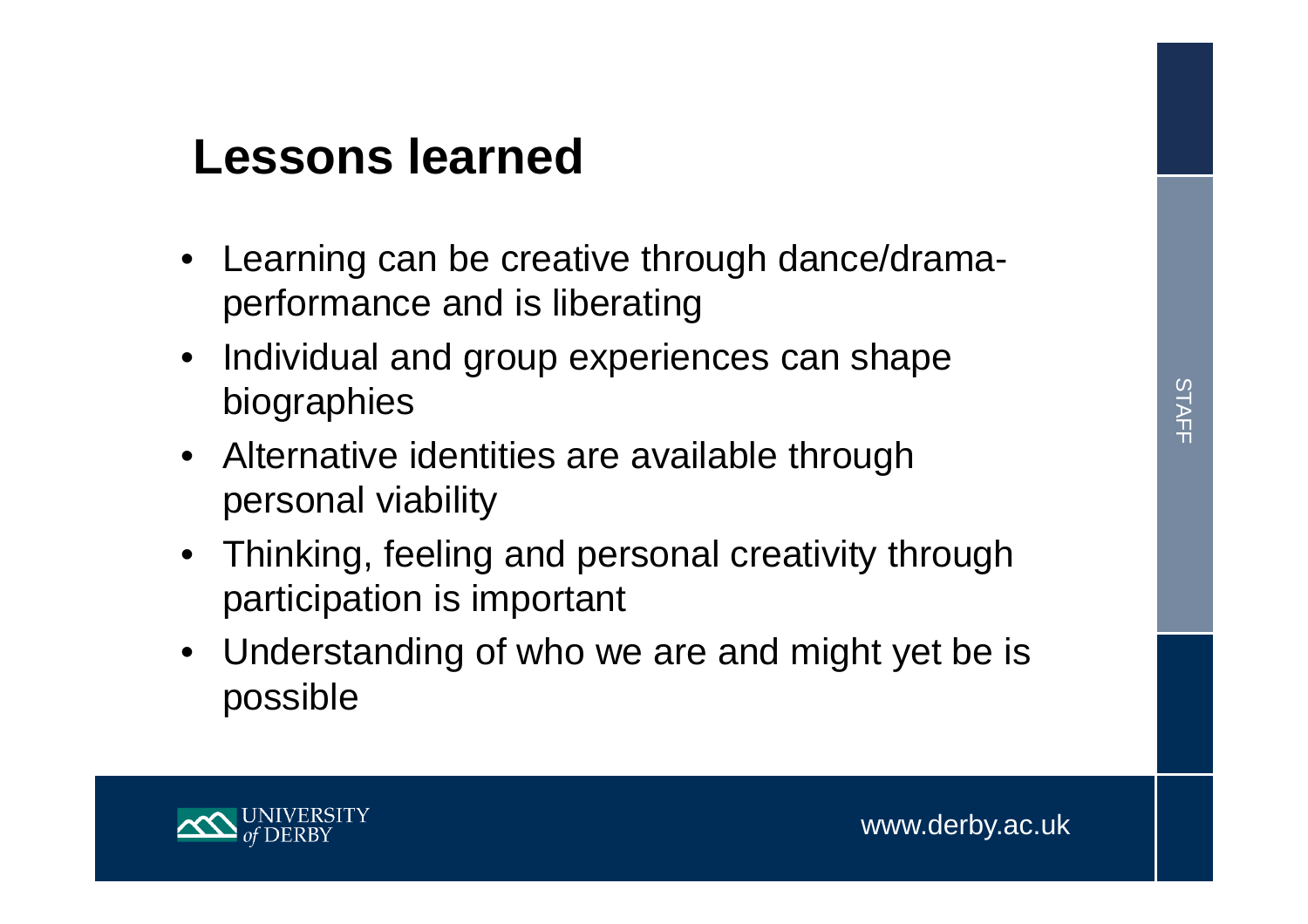### **Lessons learned cont…**

- Really useful knowledge can be re-invented in many contexts
- Personal and biographical encounters are critically important for learning
- Collaborative and practitioner learning helps us learn for a social purpose
- The critical 'self' as learner needs the challenge of engagement
- The active self and mind is the way to higher cognitive performance

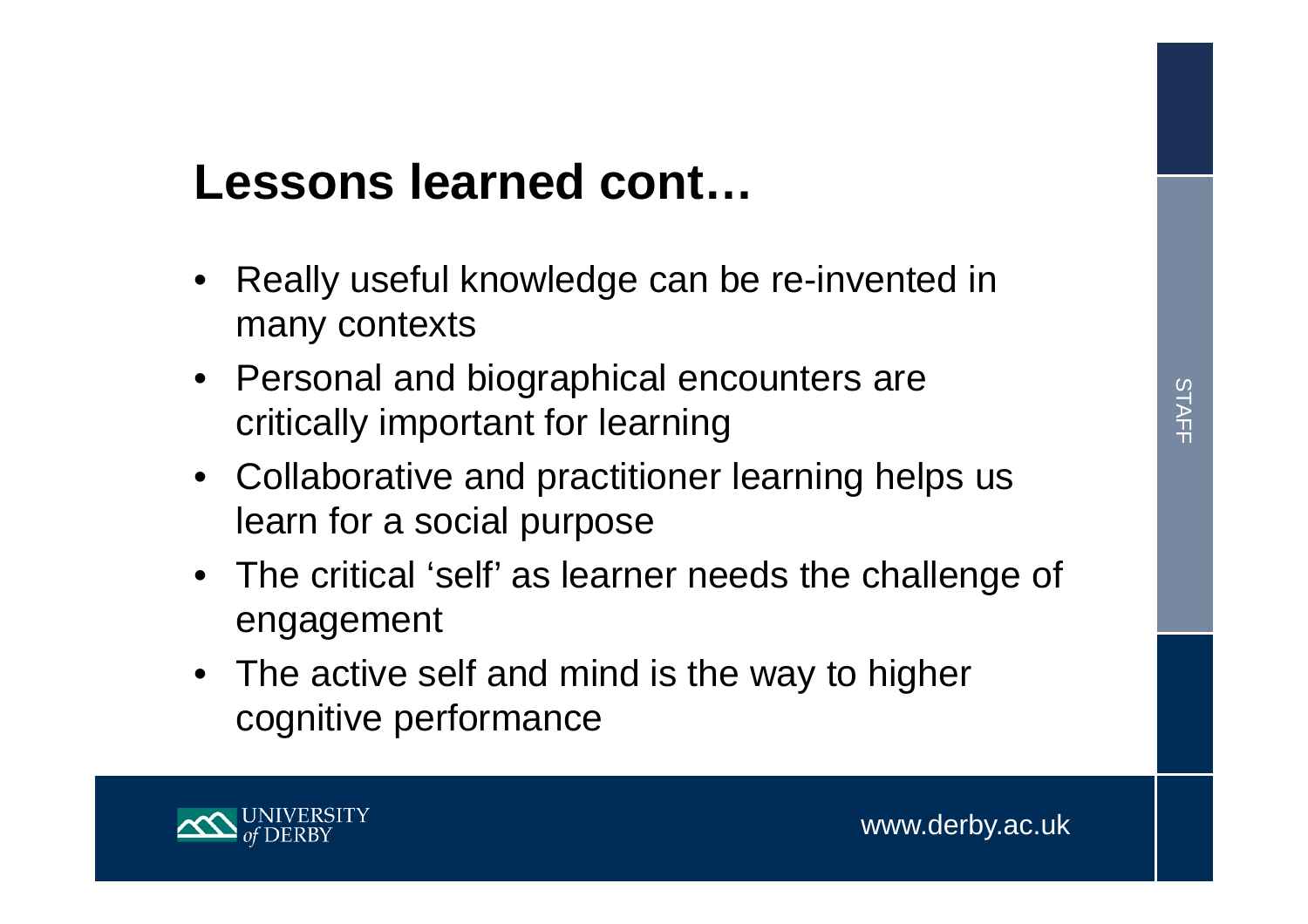## **Are there key issues not yet addressed?**

- • Digitalisation offers threats and opportunities as we face the intersecting of real and virtual worlds
- Modernisation depends upon scienctific knowledge being made accountable and publicly understood
- Social dislocation following on from war and terrorism threatens social stability and cohesion
- Climate change threatens global stability with the onset of world scale mass migrations